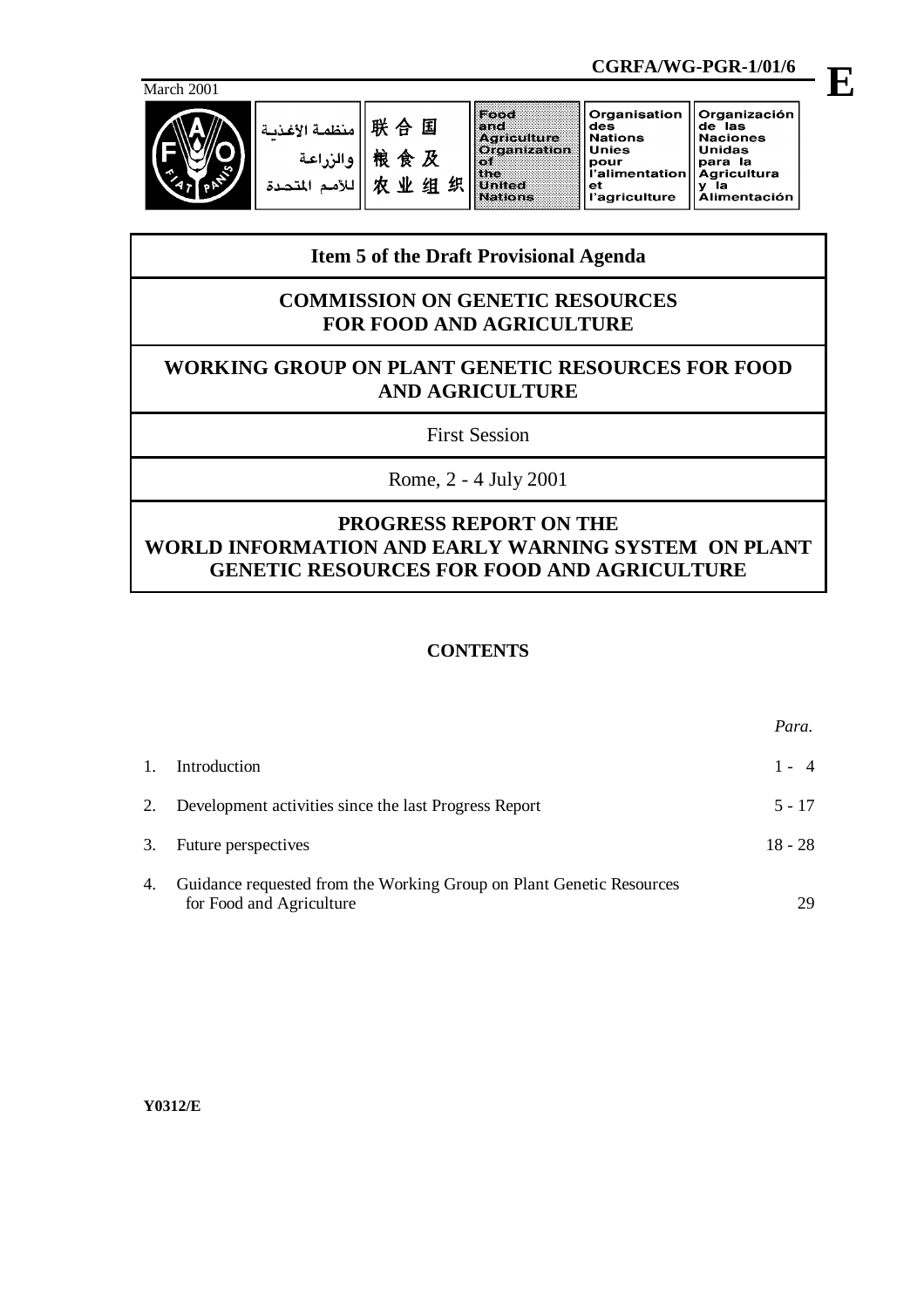## **PROGRESS REPORT ON THE WORLD INFORMATION AND EARLY WARNING SYSTEM ON PLANT GENETIC RESOURCES FOR FOOD AND AGRICULTURE**

### **1. INTRODUCTION**

1. The World Information and Early Warning System (WIEWS) on Plant Genetic Resources for Food and Agriculture (PGRFA), was established pursuant to Articles 7.1 (e) and (f) of the International Undertaking on Plant Genetic Resources to foster the exchange of information among member countries, to support the periodic assessment of the *State of the World's PGRFA* and to alert the international community about threats of erosion of PGRFA. Since its establishment, WIEWS has been developed under the guidance of the Commission on Genetic Resources for Food and Agriculture and has been part of the Commission's *Global System on Plant Genetic Resources*.

2. Following a recommendation of the Fourth International Technical Conference on Plant Genetic Resources,<sup>1</sup> reiterated by the Commission at its Seventh Session,<sup>2</sup> an external review of WIEWS was carried out in 1997. The review, and the follow-up actions undertaken by the Secretariat, were presented to the Eighth Session of the Commission.<sup>3</sup> The review itself concluded that WIEWS was relevant both to the work of the Commission, and to FAO's collaboration with the Secretariat of the Convention on Biological Diversity (CBD) and with the International Plant Genetic Resources Institute (IPGRI). It urged the Secretariat to improve the integration of the System with other in-house PGRFA-related activities, and to enhance dataaccessibility, taking advantage of Internet technology. It also stressed the need for member countries to collaborate actively, through officially-nominated correspondents, in periodically providing current data to WIEWS.

3. In response to these recommendations, a web-based application that makes WIEWS available on the Internet, was released in April 1998, through the FAO World Agricultural Information Centre (WAICENT). The application, designed as a textual and maps-based information retrieval tool, improved accessibility to the information contained in WIEWS at that time, such as on *ex situ* collections; germplasm-holding institutions and contacts; storage facilities; and quantitative information on germplasm holdings at species level. In early 1999, a trial remote update function was introduced, in order to allow users to directly manage their own information via an Internet connection to the WIEWS databases.

4. In addition, a global information network of WIEWS correspondents was initiated in 1998, to improve PGRFA information exchange, and regional meetings were held in West and Central Africa, South/South-East Asia, and West Asia and North Africa to strengthen network activities and build capacity in the use of the System.

## **2. DEVELOPMENT ACTIVITIES SINCE THE LAST PROGRESS REPORT**

5. WIEWS' role as an information tool within the Commission's *Global System on PGRFA* requires that it be continuously adapted to the changing needs of national PGRFA programmes and of the Commission. The main thrust, since the last report to the Commission, has been to

<sup>1</sup> *Global Plan of Action for the Conservation and Sustainable Utilization of Plant Genetic Resources for Food and Agriculture*, para. 287.

<sup>&</sup>lt;sup>2</sup> CGRFA-7/97/REP, para. 23.

<sup>3</sup> CGRFA-8/99/6, para. 4-11.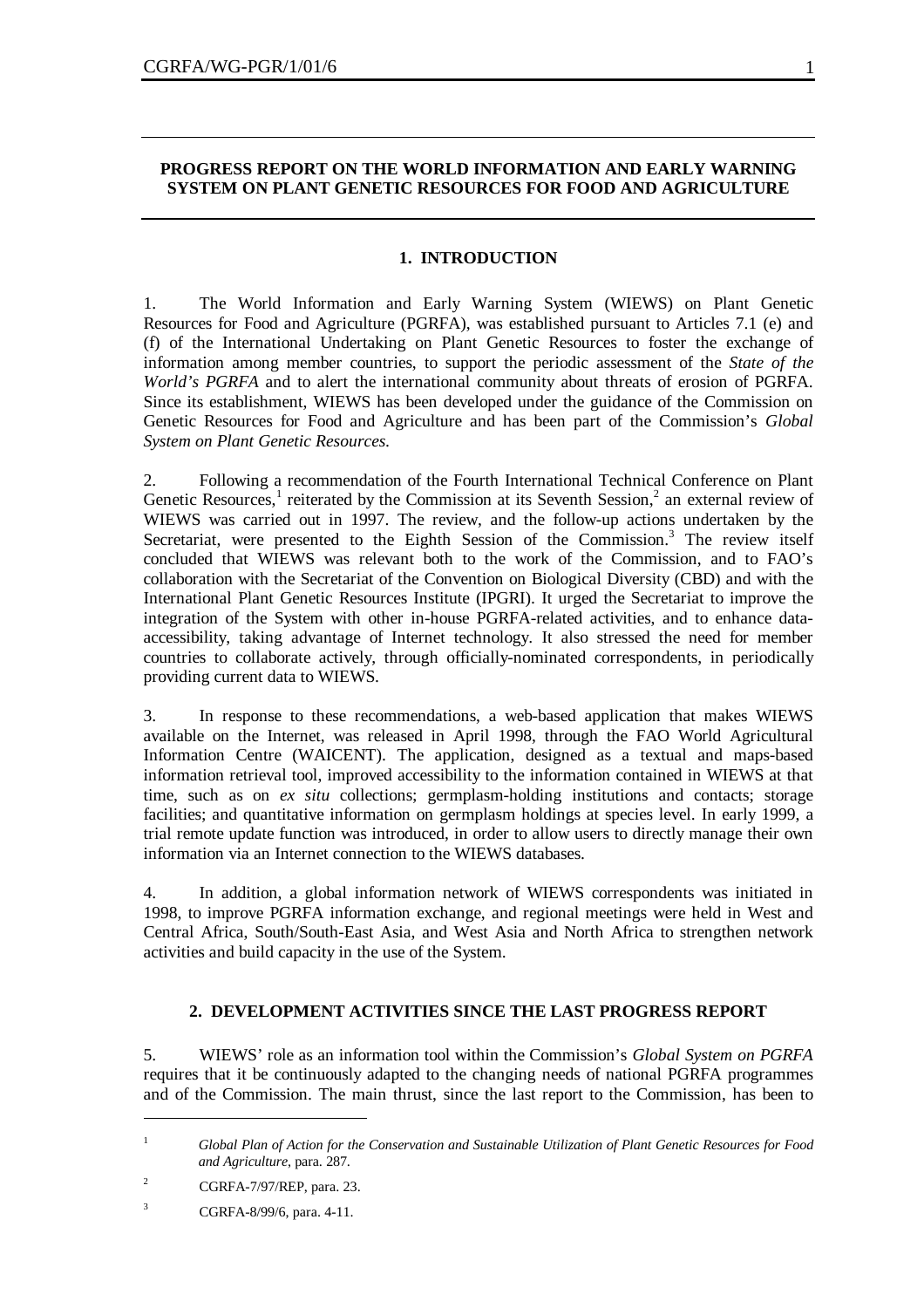develop, test and release a new web-based interface,<sup>4</sup> designed to be (i) flexible and able to be broadened without major restructuring; (ii) directly responsive to the governmental officials providing information, by giving them direct control over their own data; and (iii) integrated within on-going national and international PGRFA information and knowledge delivery and exchange processes.

6. The development of WIEWS over the past biennium has focused on improving five main issues: data content, data accessibility, data and system integration, data consistency and system sustainability, following the discussions on WIEWS at the last regular session of the Commission.<sup>5</sup>



**Figure 1.** The structure of the 2000 web-based version of WIEWS.

<sup>4</sup> The new version of WIEWS can be accessed at http://apps3.fao.org/wiews/.

<sup>5</sup> CGRFA-8/99/REP, para. 20.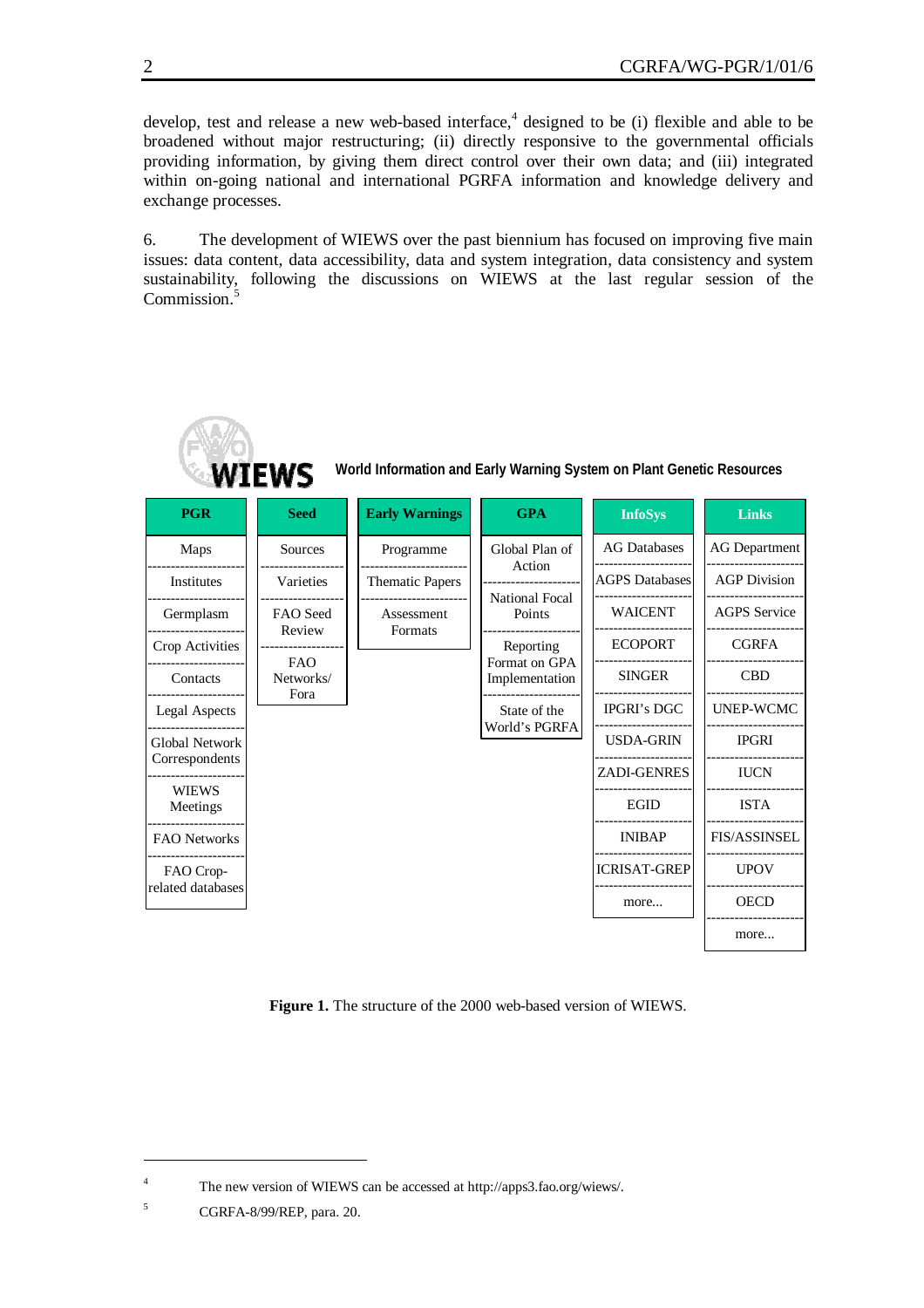### *Data Content*

7. Four main, inter-related sections have been created within WIEWS (see Figure 1), covering information related to:

- *Plant Genetic Resources*;
- *Seed*;
- *Early Warning of Genetic Erosion*; and
- *the Global Plan of Action for the conservation and sustainable utilization of PGRFA*.

8. The *Plant Genetic Resources* (PGR) section contains - in addition to the information on ex situ germplasm collections maintained under the original WIEWS databases<sup>6</sup> - information on national laws and regulations related to  $PGRFA$ ,<sup>7</sup> and the proceedings of WIEWS meetings which have been carried out during the last four years.

9. The *Seed* section includes the World List of Seed Sources database, as well as a new subsection for the periodic reporting of the activities of the FAO regional networks, and of forums on seed policies and programmes. Seed-related information is being strengthened, with the integration of the crop varieties database and the seed sector country profiles, based on data collected through the *FAO Seed Review* during the past biennium.

10. The *Early Warning of Genetic Erosion* section includes proceedings of a technical meeting on this subject, held in Prague in 1999, and assessment formats for reporting cases of genetic erosion in *ex situ* collections, *in situ* populations of wild crop relatives and on-farm conserved local varieties.

11. The *Global Plan of Action* (*GPA*) section makes available: the *Plan* in English, French and Spanish; the list of officially nominated National Focal Points for the implementation of the *Plan*; the comprehensive and short versions of the *State of the World's PGRFA*; and the reporting formats and completed questionnaires for the 2000 survey on the implementation of the *Plan* in member countries.<sup>8</sup> This section is being further developed, with the incorporation into WIEWS of the web site developed for the International Technical Conference, which includes the Country Reports.

## *Data Accessibility*

12. The WIEWS interface has been redesigned to provide: (i) a flexible framework for future development; (ii) a more user-friendly approach, including a multi-language function;<sup>9</sup> and (iii) faster response in data-retrieval and page-downloading. A number of customisable, dynamically generated data-reporting formats have been developed, covering all the WIEWS databases. Dynamic lists of key information-providers and users, such as National Focal Points for the implementation of the *Global Plan of Action* and WIEWS Correspondents, have been implemented, within the *PGR* and *GPA* sections, respectively.

## *Data and System Integration*

13. In addition to the incorporation of the *Seed Information System* under WIEWS (see para. 9), data-integration with other in-house, crop-related databases relevant to PGRFA,

<sup>6</sup> See CGRFA-8/99/6 for more details.

<sup>7</sup> Information on Laws and Regulations related to PGRFA and Seed is recorded for 80 countries under the *Legal Aspects* sub-section.

<sup>8</sup> CGRFA/WG-PGR-1/01/3, *Monitoring the Implementation of the Global Plan of Action for the Conservation and Sustainable Utilization of Plant Genetic Resources for Food and Agriculture*, para. 8-11.

<sup>9</sup> Arabic, English, French and Spanish.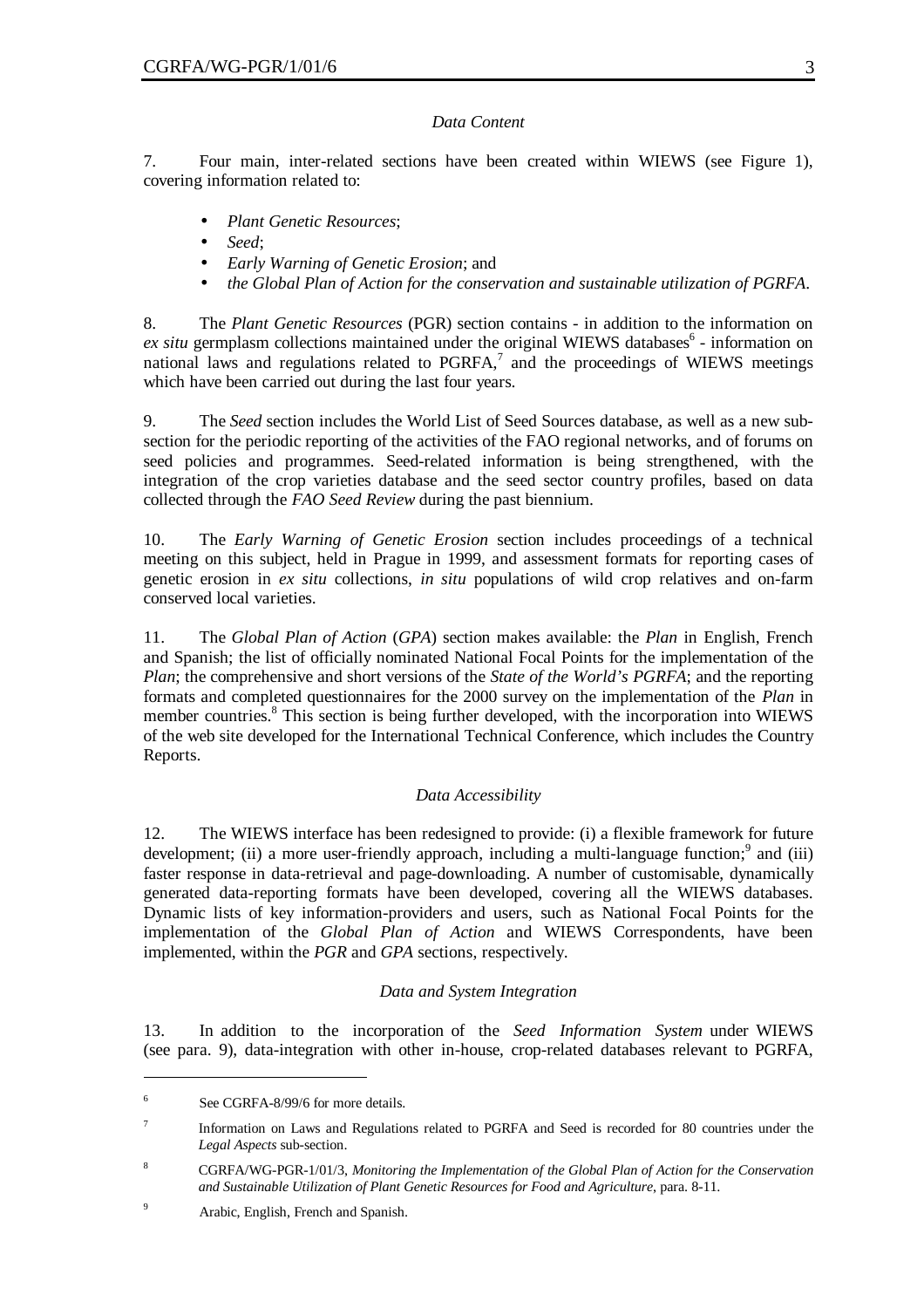such as the *Cultivars and World-wide Collections of Olive Germplasm* database,<sup>10</sup> is underway. To foster integration with existing information systems inside and outside FAO, two auxiliary sections, *InfoSys* and *Links*, have been created under the new interface, which provide links to online, searchable information systems related to PGRFA, and to web sites and portals of international partners and relevant international organizations, respectively (see Figure 1). Further integration is also being pursued through direct links to national Internet-based documentation systems.<sup>11</sup>

#### *Data Consistency*

14. The scientific botanical species nomenclature recorded under WIEWS has been reviewed and inconsistencies attributable to data-input mistakes have been corrected. Further controls are being carried out, through contacts with data providers. The structure of various tables has been modified, to allow full names instead of unfriendly abbreviations, and existing abbreviations have been replaced by extended names.

#### *System Sustainability*

- 15. The information available in WIEWS relies on:
	- i. direct contributions from member countries;
	- ii. routine data collecting activities (such as the *FAO World Seed Review* and surveys for monitoring *GPA* implementation); and
	- iii. event-related data-collecting activities (such as country reports for the Fourth International Technical Conference on PGR; WIEWS regional meetings; seed networks and *forum* meetings).

The network of national WIEWS correspondents, initiated in 1998, now includes 71 officially appointed members. As part of the activities aimed at strengthening network activities at regional level, a meeting for Latin America and the Caribbean is being organized during 2001. The Commission may wish to encourage member countries, which had not already done so, to nominate national correspondents to participate in the information network and to collaborate in updating the information within WIEWS.

16. Data-gathering is increasingly being decentralized, including through the introduction of remote data-access and update functions, and the adoption of electronic formats for country reporting during surveys. The number of persons and institutions providing information for WIEWS is progressively increasing, with positive implications for the overall sustainability of the System, and the amount and quality of the information available. Since the 2000 release of WIEWS, 86 users out of 275, who have been granted writing privileges, have provided new information to the System.

17. Summary data on CGIAR genebanks holdings is being periodically updated from the System-wide Information Network for Genetic Resources (SINGER).

<sup>&</sup>lt;sup>10</sup> The database contains information on over 1,200 olive cultivars, compiled from about 800 published sources: list of olive cultivars with a short description of their characteristics and information on their geographical distribution, and a world-wide list of olive collections.

<sup>&</sup>lt;sup>11</sup> There are currently more than 200 direct links to national Internet-based documentation systems.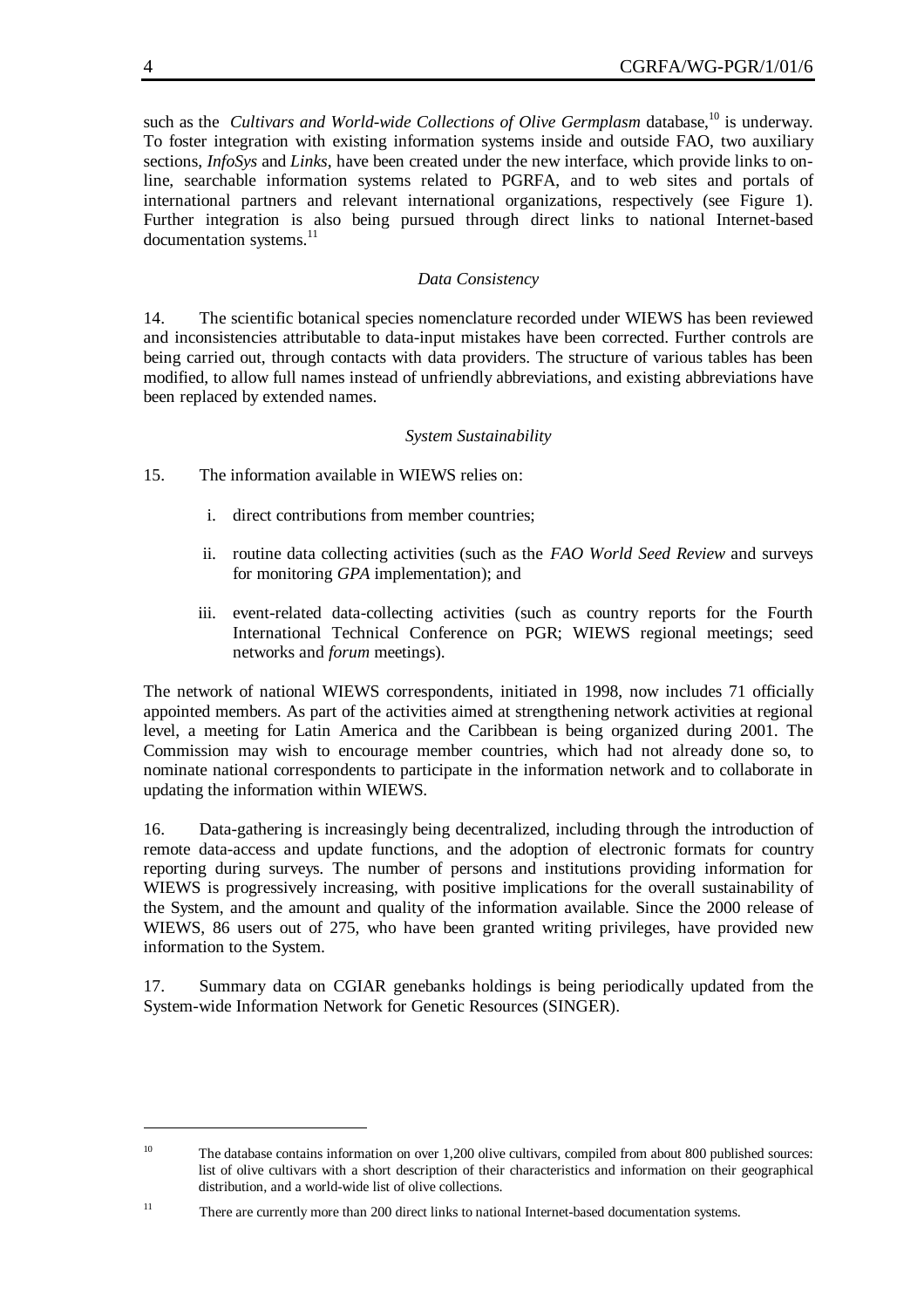#### **3. FUTURE PERSPECTIVES**

#### *WIEWS' Role in Updating the State of the World's PGRFA and in Monitoring the Implementation of the Global Plan of Action*

18. One of the main, original objectives of WIEWS was to periodically provide detailed information on which to base the report on the *State of the World's PGRFA*. <sup>12</sup> WIEWS contributed extensive information for the preparation of the first *State of the World's PGRFA*<sup>13</sup> for the Fourth International Technical Conference on PGR (Leipzig, 1996) and it will be a key resource in future updatings of the report.<sup>14</sup>

19. Following the Commission's request, at its Seventh Regular Session,<sup>15</sup> that FAO play a proactive and creative role in facilitating and monitoring the implementation of the *Global Plan of Action*, a standardized monitoring approach was successfully adopted during the 2000 survey on the implementation of the *Plan* in member countries.<sup>16</sup> Within the framework of a continuing monitoring process, $^{17}$  this approach will be comprehensively developed, in order to gather detailed quantitative information (comparable both spatially and temporally), regarding the 20 priority activity areas of the *Plan*. This will establish an efficient data-collecting, analysis and delivery mechanism, and set the basis for the utilization of a web-based information system for monitoring the implementation of the *Plan*, with built-in remote updating, searching and reporting functions.

20. Document CGRFA/WG-PGR-1/01/3, *Monitoring the Implementation of the Global Plan of Action for the Conservation and Sustainable Utilization of PGRFA*, reports on the monitoring methodologies tested to date, and makes a proposal for the use of WIEWS in systematic further monitoring.

21. As a dynamic information tool, WIEWS provides a natural framework for hosting the proposed web-based information system of the *Plan*'s monitoring mechanism. This is evident from the role that WIEWS can play in the preparation of the *State of the World's PGRFA* (see para. 18), and the complementarity between the periodic updating of the *State of the World's PGRFA*, and the monitoring of the *Plan*'s implementation.<sup>18</sup> The integration of the monitoring system and WIEWS would reduce the costs of implementation, through the sharing of the physical and logical resources already in WIEWS.

22. With the implementation of a *Global Plan of Action* monitoring system, WIEWS might therefore become a common repository among member countries for exchanging experiences, tracking achievements, and highlighting constraints and needs, in the context of the *Plan*'s implementation process. It could serve as a virtual bridge between the Commission and national PGRFA programmes.

23. Support to National Focal Points in the establishment of national clearing-house mechanisms for monitoring the *Plan*'s implementation, either by hosting such mechanisms or providing linkages among them, as well as by participating in the capacity-building process

<sup>12</sup> CPGR/93/REP, para. 21.

<sup>&</sup>lt;sup>13</sup> ITCPGR/96/REP, para. 14.

<sup>14</sup> CGRFA/WG-PGR-1/01/4, *Updating the Report on the State of the World's Plant Genetic Resources for Food and Agriculture*, para. 2 and 6.

<sup>15</sup> CGRFA-7/97/REP, para. 19.

<sup>16</sup> CGRFA/WG-PGR-1/01/3, *Monitoring the Implementation of the Global Plan of Action*, para. 11.

<sup>&</sup>lt;sup>17</sup> CGRFA/WG-PGR-1/01/3 para. 21 and Annex, and CGRFA/WG-PGR-1/01/Inf.1.

<sup>18</sup> CGRFA-7/97/REP para. 22.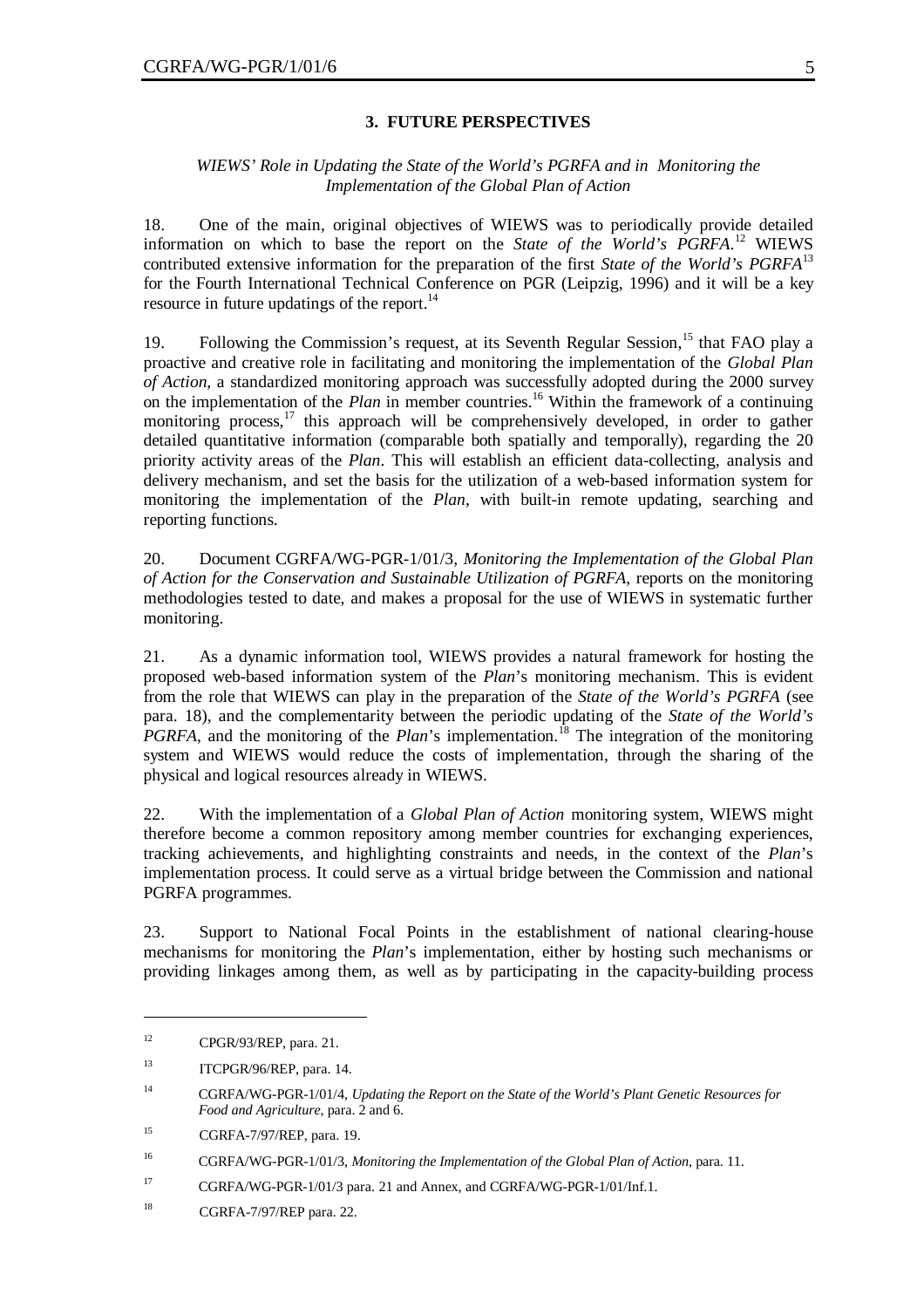through its network of correspondents, would concretize WIEWS' further contribution to both the implementation and monitoring processes of the *Global Plan of Action*.

#### *Early Warning System on Plant Genetic Erosion*

24. The development of the Early Warning System on Plant Genetic Erosion was discussed during a technical meeting, in Prague, in June 1999.<sup>19</sup> Further research on general models of genetic erosion, to define key indicators applicable by field-workers, is required. In addition, national PGR programmes could build links to community-level conservation efforts, so as to develop a network of community-based early warning indicators of genetic erosion, and to provide regular inputs to WIEWS.

25. The potential of Geographical Information Systems (GIS) technology for early warning of genetic erosion should be explored further, particularly as a tool for the identification and mapping, on a crop species basis, at national level, of zones where highest diversity of PGRFA occurs, in order to concentrate monitoring efforts in the most vulnerable zones, to promptly alert national programmes and the international community to genetic erosion threats, and to take the necessary action.

26. Data on the collection sites of accessions stored in national gene-banks could be used to map geographic distributions of national germplasm holdings on a per species basis. Existing tools for the management and spatial analysis of genetic resources data<sup>20</sup> could be more systematically used by National Programmes for the identification of areas of high diversity, as well as for the selection and design of *in situ* conservation sites. Ultimately, by correlating meteorological and pedological information with available geographical coordinates of collected samples, it could be possible to identify new potentially diversity-rich areas, which might deserve attention in future germplasm exploring and collecting missions, and in monitoring genetic erosion.

27. In addition, remote sensing technology could play a role complementary to GIS in providing information on macroscopic events of natural or human causality, with either direct or potential impact on identified diversity-rich areas, and provide a basis for better ground-level monitoring of genetic erosion. This would enhance monitoring capacity at local and national levels.

28. In this regard, the Working Group may wish to advise the Commission to recommend strengthening capacity in the use of GIS technology for the development of the monitoring of genetic erosion through collaboration among National PGRFA Programmes, WIEWS, the World Conservation and Monitoring Centre (WCMC) of the United Nations Environment Programme (UNEP), the International Plant Genetic Resources Institute (IPGRI), and other Centres of the CGIAR system.

#### **4. GUIDANCE REQUESTED FROM THE WORKING GROUP ON PLANT GENETIC RESOURCES FOR FOOD AND AGRICULTURE**

29. The Working Group may wish to provide guidance on actions to be taken by the Secretariat, in relation, *inter alia*, to:

<sup>19</sup> *Proceedings of the Technical Meeting on the Methodology of WIEWS*, Research Institute of Crop Production, Prague, Czech Republic, 21 - 23 June 1999, FAO, 89 pp. Internet address: http://apps3.fao.org/wiews/Prague/tabcont.htm

<sup>&</sup>lt;sup>20</sup> *WorldMap version 4.20.05*, developed by the Natural History Museum, UK; *DIVA version 1.2*, developed by the International Potato Centre (CIP) and IPGRI; *FloraMap version 1.01*, developed by the International Centre for Tropical Agriculture (CIAT).